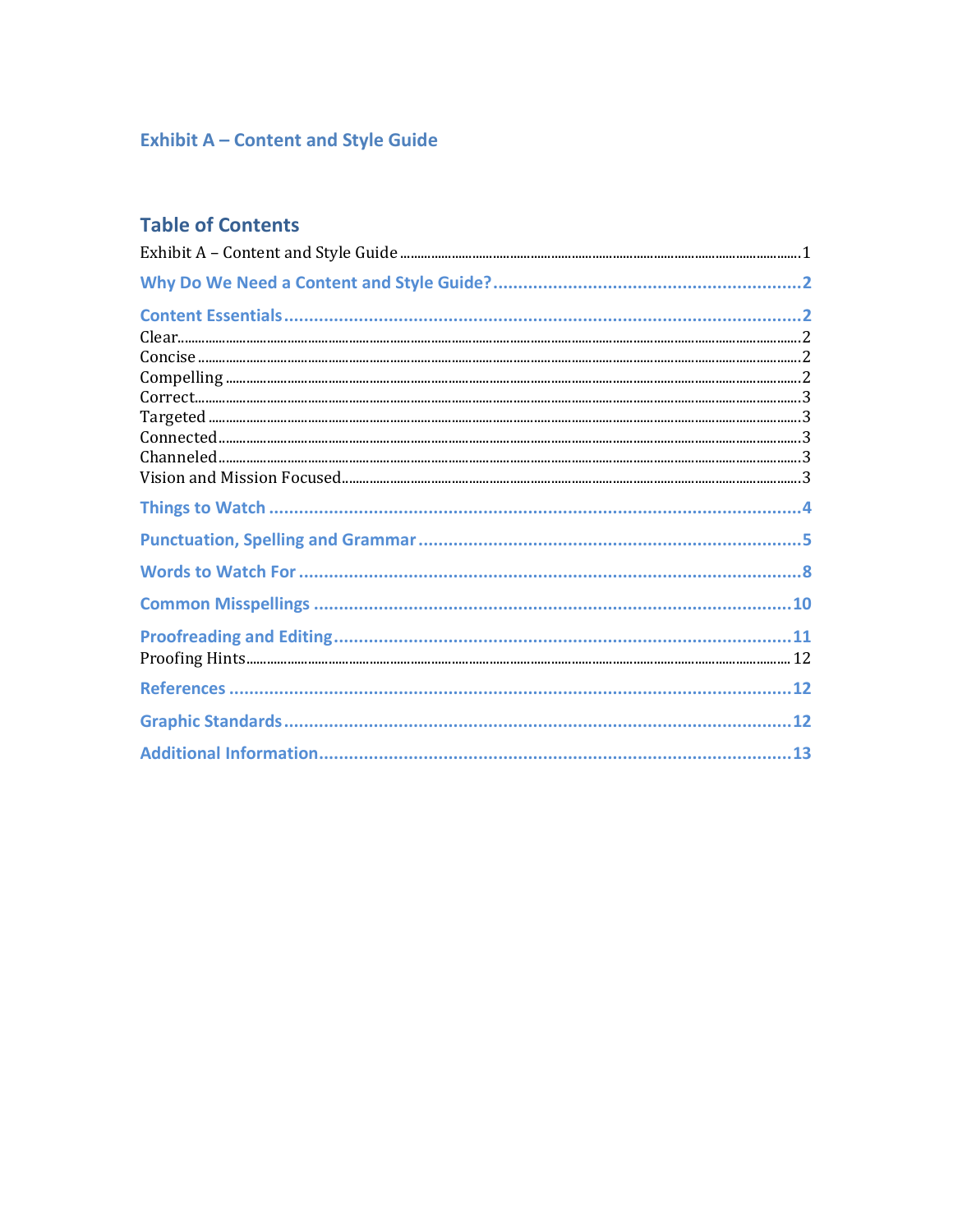### <span id="page-1-0"></span>**Why Do We Need a Content and Style Guide?**

This guide is used in support of and in concert with the policies, procedures and standards set forth in the *Old Bridge Church Communications Plan*. The Plan helps communicate the vision, mission and values of Old Bridge Church with one voice in print, electronic and online media. By focusing on content – the message itself – and style –how the message is presented, - we achieve effective communications that drive action and produce results.

### <span id="page-1-1"></span>**Content Essentials**

Communicating effectively involves delivering the right message to the intended audience in a way that produces the desired result in a timely manner. Writers should adhere to the principles below when drafting their communications. *Addendum 1, Communications Checklist for Ministries*, is a helpful tool to check your message prior to submission for publication. Effective messages will follow the guidelines below.

#### <span id="page-1-2"></span>**Clear**

Be sure to answer the basics: Who? What? Where? When? Why? How? Avoid jargon and churchy language that guests might not understand. Don't leave out essential information such as who to contact or how to sign up. Be specific, not general.

**Example:** Youth Pizza Party May 5<sup>th</sup> at 6 p.m. **Example:** Room 105 vs. New Turn Class room. **Example:** Call the church office by Tuesday noon to reserve your spot.

### <span id="page-1-3"></span>**Concise**

Be brief and avoid flowery and unnecessary language. Don't clutter up the message with extraneous material. Remember that people are busy. Short, sweet and complete works best. 50 words or less.

**Example:** NOT "Our lovely and highly energetic senior members will once again meet for lunch…" Instead, say "Senior luncheon is Tuesday at noon."

#### <span id="page-1-4"></span>**Compelling**

Create interest in the event. Give the target audience a reason to attend, support, give, or tell others about the event. Issue a call for action!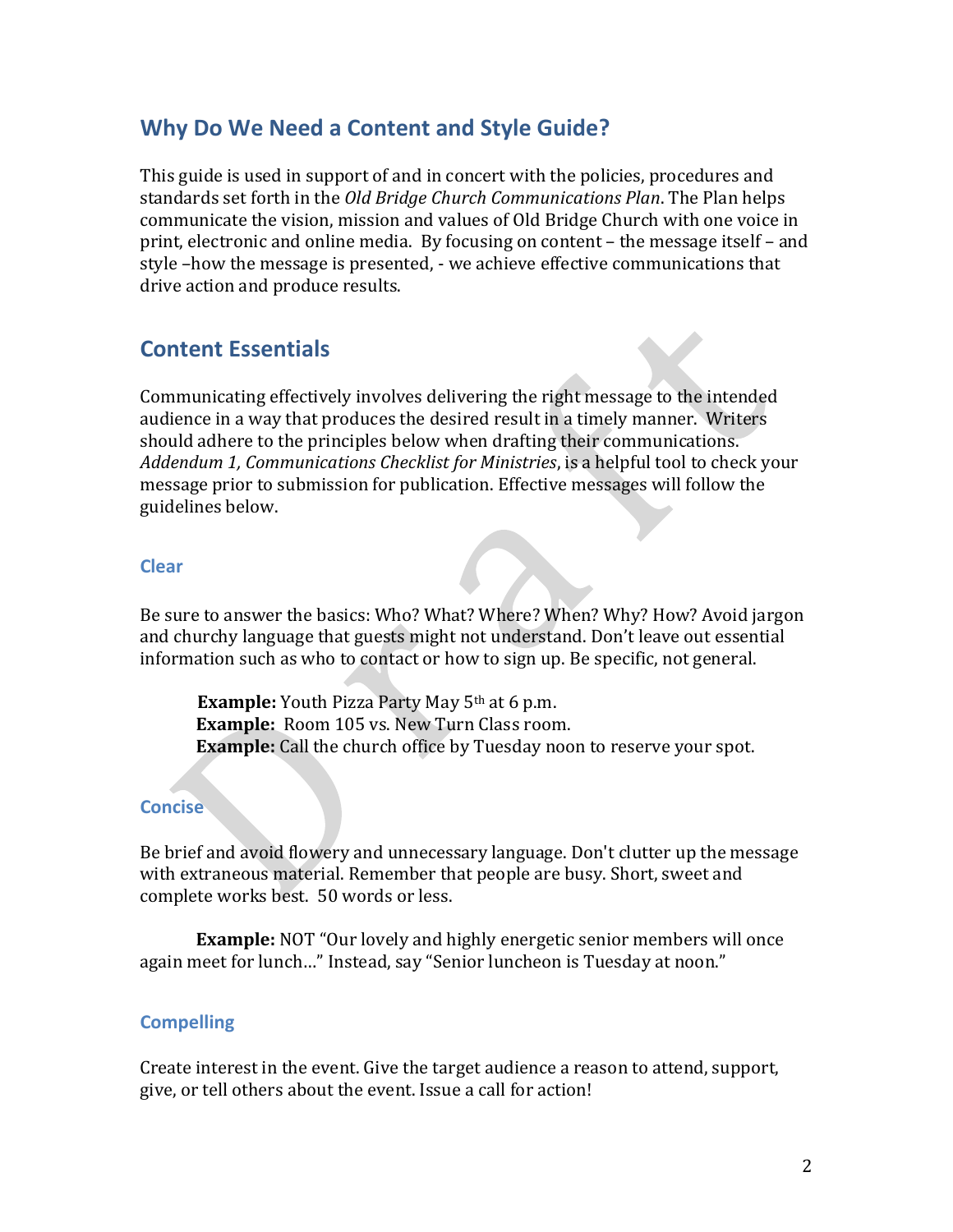**Example:** "Join us for free BBQ this Sunday after worship. One hundred percent of donations received go directly to community missions."

**Example:** "Become a spiritual millionaire this Saturday evening…"

#### <span id="page-2-0"></span>**Correct**

Use correct English and check your spelling. Spellcheck in Word is good but not foolproof. Use idioms and jargon sparingly. Double-check key facts such as date, time, room number, etc. See **Things to Watch** below for common errors and usage guidance.

### <span id="page-2-1"></span>**Targeted**

Is your message written for the entire congregation, the community or for a specific ministry or small group in the church? The words you choose and the call to action should differ based on your intended audience. The more specific you are in your messaging, the greater your chances of positive results.

#### <span id="page-2-2"></span>**Connected**

Nothing is more frustrating than wanting to participate in an event and not knowing how to connect or who to contact. **All messages should include point of contact (POC) information.** It can be a phone number or email address, but it must be clear whom to contact for more details.

**Example:** Contact Bill at 770-543-1234 for more information. **Example:** missions@oldbridgechurch.org

### <span id="page-2-3"></span>**Channeled**

Consider the most effective media to reach the target audience. Messages for rolling digital slides, pulpit announcements, or Facebook require a different approach. Deadlines are also different. **See Table 1**, Old Bridge Communication Tools and Priority Impact Levels, in the Communications Plan for available tools and deadline information.

#### <span id="page-2-4"></span>**Vision and Mission Focused**

The Communications Plan calls for a focused, unified messaging approach that supports the vision and mission of the church. Look for ways to include language from the vision and/or a mission area in your message. This may not be possible for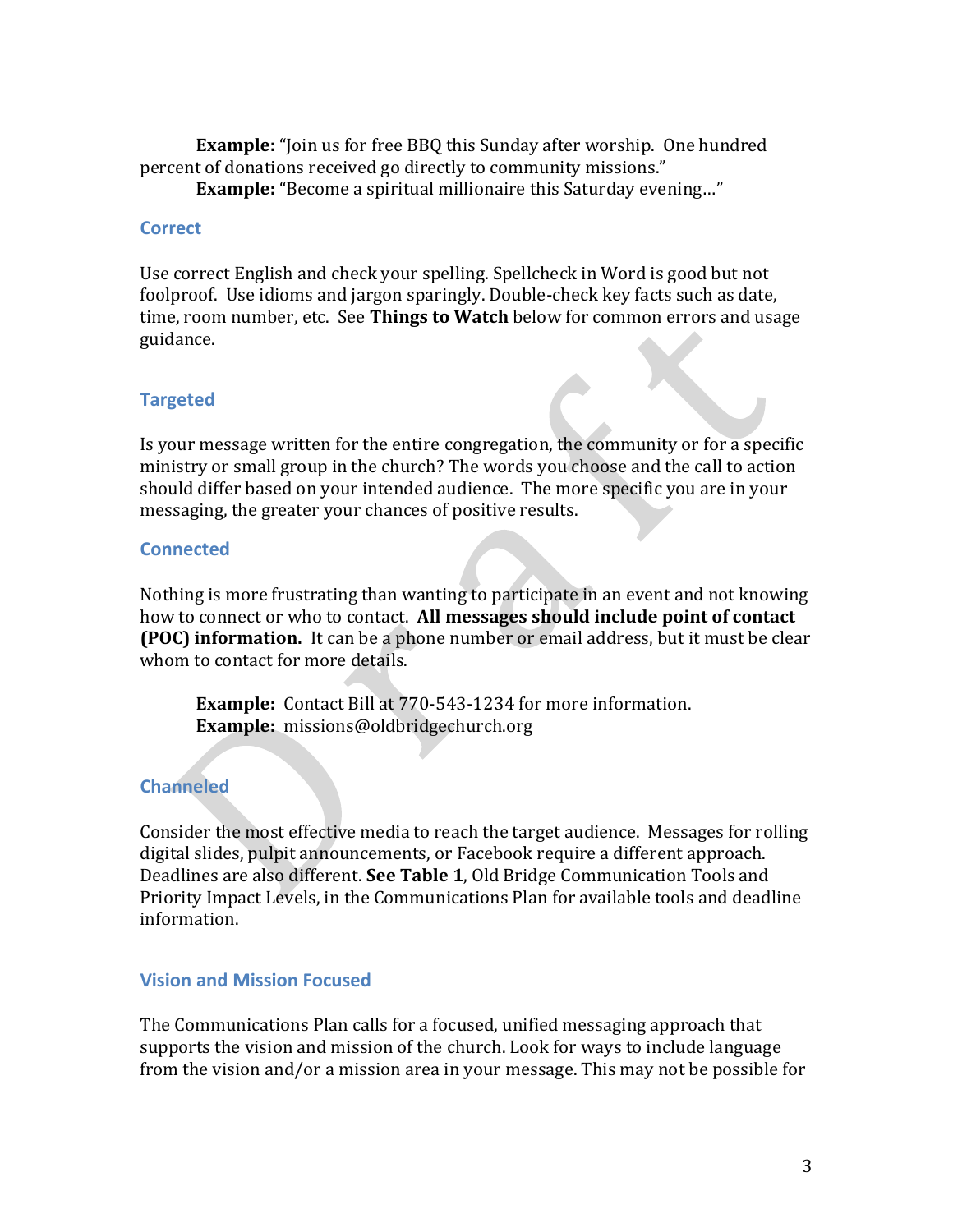every message, but it is a priority of the Old Bridge Church communications strategy.

**The Vision:** A community transformed by the love of Christ. **The mission:** Serving Christ. Loving Neighbors. Inviting People. Building Community.

**Example:** "Join us in *serving* the homeless *community* meals the first Monday of each month."

**Example:** "*Neighborhood* trash cleanup day is Saturday at 9 a.m. Get involved in making our *community* a cleaner place to live and worship."

## <span id="page-3-0"></span>**Things to Watch**

There are several areas of writing that are neither right nor wrong but should still be consistent. This section summarizes Old Bridge Church's grammar, style and spelling conventions.

| <b>Abbreviations</b> | Avoid abbreviations in general, particularly when referring to<br>events or groups.                                                                                                                                                        |
|----------------------|--------------------------------------------------------------------------------------------------------------------------------------------------------------------------------------------------------------------------------------------|
|                      | <b>Example:</b> Old Bridge Church (not Old Bridge). It's ok to use<br>"ExDir" or "Assoc. Pastor"-especially in tight spaces.                                                                                                               |
| <b>Sentences</b>     | Choose active versus passive writing. Active voice has the subject<br>perform the action, and passive voice has the subject acted upon.<br>Passive voice lowers the readability and clarity.                                               |
|                      | <b>Example</b> : Mark decided. (Not "It was decided.") The department<br>head presented the budget to the staff. (Not "The budget was<br>presented to the staff by the department head.")                                                  |
| <b>Titles</b>        | Italicize all titles for easier readability (rather than underlined or<br>with "quotes").                                                                                                                                                  |
|                      | <b>Example:</b> Brain McLaren's More Ready Than You Realize                                                                                                                                                                                |
| <b>Dates</b>         | Drop reference to year when appropriate. Don't abbreviate.                                                                                                                                                                                 |
|                      | <b>Example</b> : Tuesday, October 9 (not Tues., October 9, 2009).                                                                                                                                                                          |
| Email                | In printed text, email should be regular and always lowercase.<br>Don't hyphenate email addresses. Don't underline email addresses<br>in electronic text unless the document forces it. The word email<br>should be used without a hyphen. |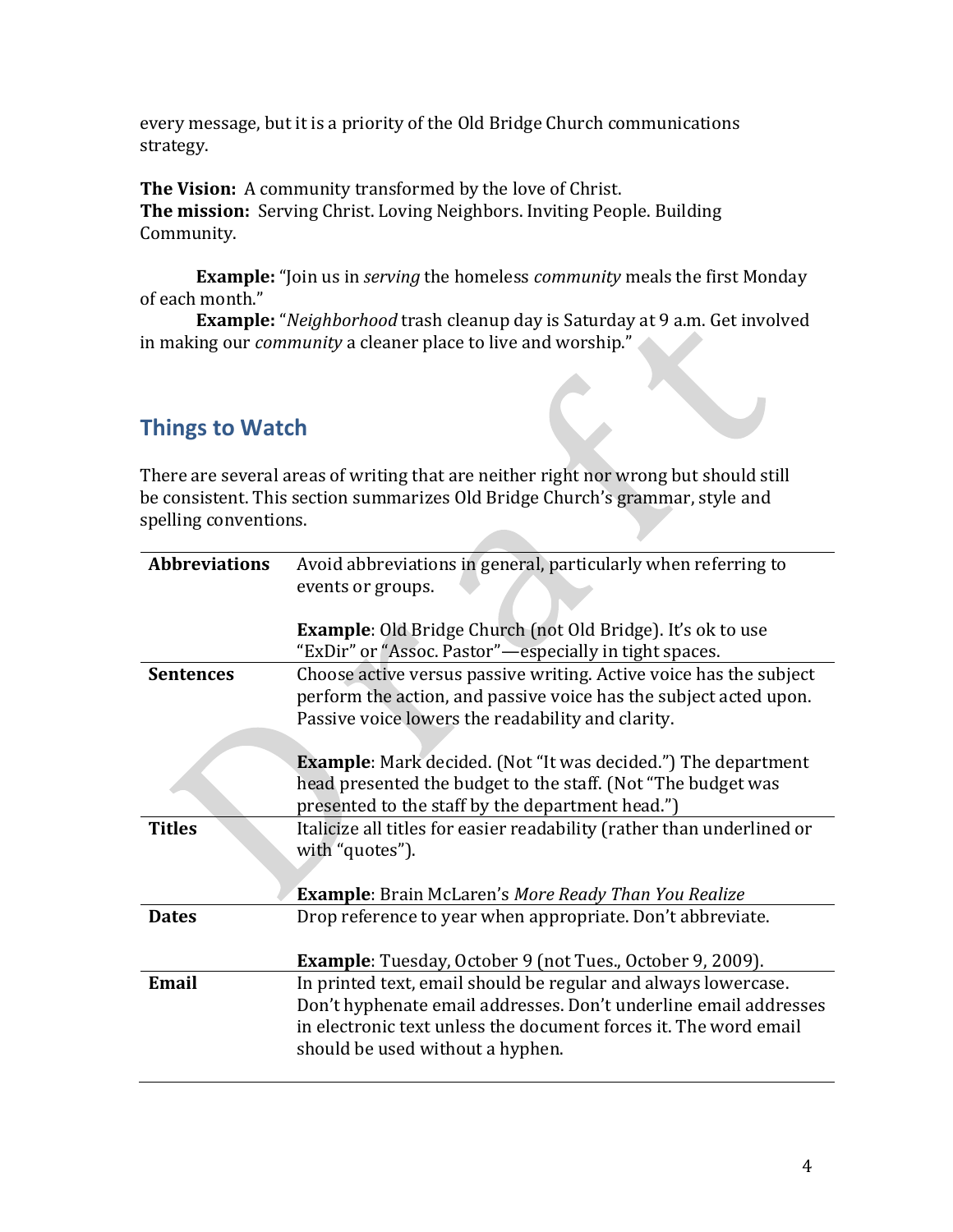|                  | Example: sward@oldbridgechurch.org (not sward@Old                        |
|------------------|--------------------------------------------------------------------------|
|                  | BridgeChurch.org or Sward@Old BridgeChurch.org).                         |
|                  |                                                                          |
|                  | Note: Don't publish volunteers' email addresses without                  |
|                  | permission. Use an oldbridgeumc.org email address if possible.           |
| <b>Phone</b>     | Phone numbers should be separated with dashes instead of                 |
|                  |                                                                          |
|                  | periods. Use lowercase "x" for extension with one space before but       |
|                  | not after.                                                               |
|                  |                                                                          |
|                  | <b>Example</b> : 703-745-1030 x107 (not 574.243.3500, ext. 394).         |
|                  |                                                                          |
|                  | Note: Never publish volunteers' phone numbers without                    |
|                  | permission.                                                              |
| <b>Times</b>     | Times should be written consistently and concisely. Use a.m./p.m.,       |
|                  | lowercase with periods. However, in posters or stylized pieces, it       |
|                  | may be written as AM/PM or in accordance with the style.                 |
|                  |                                                                          |
|                  | <b>Example</b> : 6 p.m. (not 6:00 pm), 7-8:30 p.m. (not 7:00 to 8:30 PM) |
|                  | 12 p.m. (not 12 noon), 10 p.m. (not 10:00 P.M. tonight)                  |
| Web              | Use lowercase for all web addresses. Internet addresses should           |
|                  | not be underlined. Keep www. In body copy, addresses should be           |
|                  | bold. Don't hyphenate. Don't include http://.                            |
|                  |                                                                          |
|                  | <b>Example</b> : www.youthspecialties.com (not youthspecialities.com).   |
|                  |                                                                          |
|                  | Note: Website and homepage are both one word. Do not capitalize          |
|                  |                                                                          |
|                  | web, internet, homepage or website.                                      |
| <b>Wordiness</b> | Eliminate unnecessary phrases or adjectives. If the sentence             |
|                  | makes sense without it, you should take it out. A clear, concise         |
|                  | writing style is preferred over a wordy, flowery style.                  |
|                  |                                                                          |
|                  | <b>Example</b> : Phrases like "for more information" and "a time of" can |
|                  | generally be omitted.                                                    |

# <span id="page-4-0"></span>**Punctuation, Spelling and Grammar**

Most of us know the difference between a subject and a verb; however, errors continue to appear in our writing. This section describes the grammar, word choice, punctuation and spelling errors that occur most often.

| Apostrophe | Avoid using apostrophes in plurals.          |
|------------|----------------------------------------------|
|            | <b>Example:</b> CDs, URLs, FAQs, 1990s, etc. |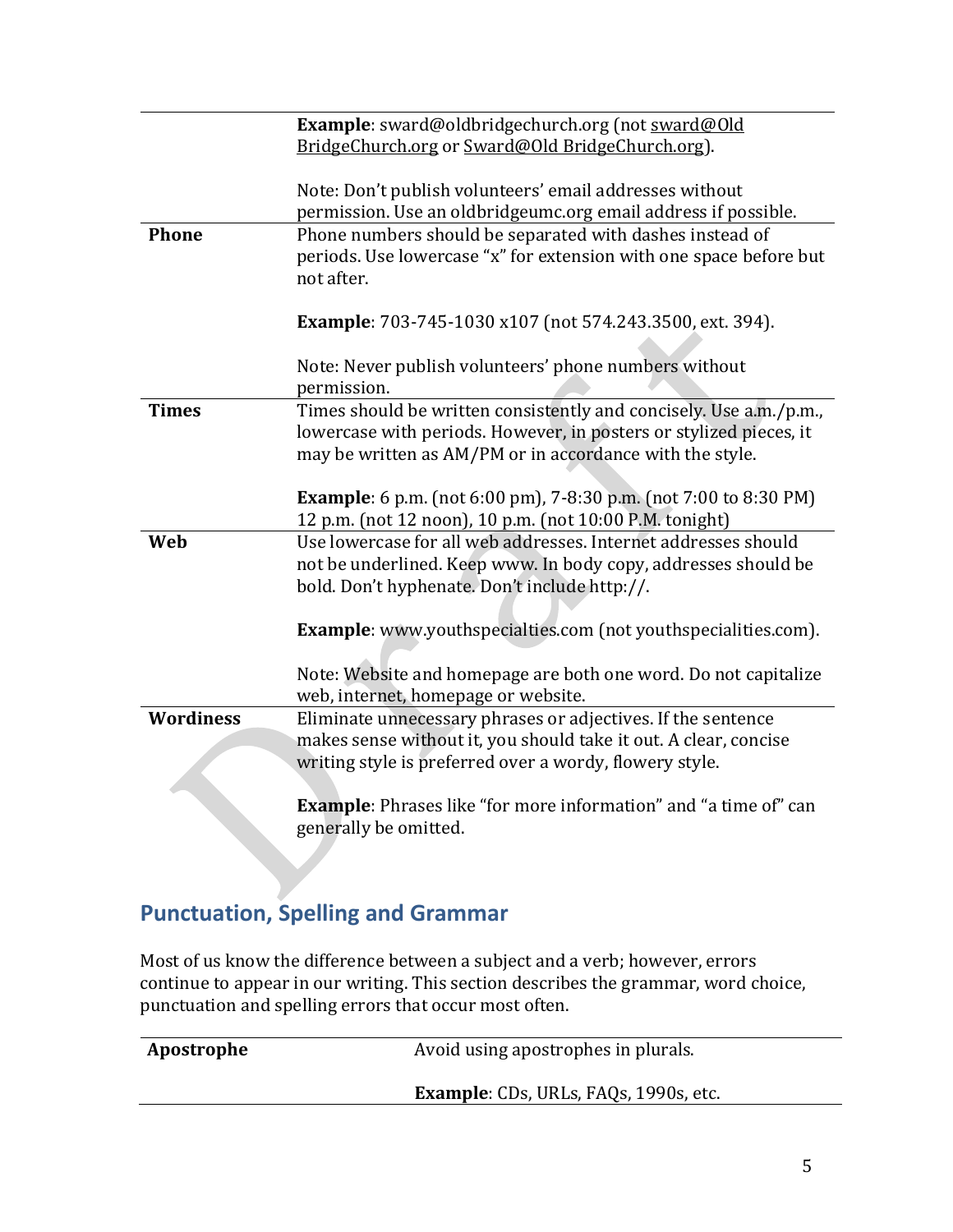| <b>Bullets</b> | Maintain consistency in the type of bullets used. A<br>bulleted list needs at least two points. Do not bullet<br>one point as a sentence or a paragraph. Indent bullet<br>text to where the text started on the first line with<br>the bullet. Do not wrap text under a bullet. For<br>consistency, use the black filled-in circle bullet listed<br>first under the bullet tab. Size does not matter.                                                                                   |
|----------------|-----------------------------------------------------------------------------------------------------------------------------------------------------------------------------------------------------------------------------------------------------------------------------------------------------------------------------------------------------------------------------------------------------------------------------------------------------------------------------------------|
|                | <b>Example:</b> (Of bullet style as well).<br>The following are names of students in VBS this<br>summer:<br>Timmy Lewis<br>Susan Allan<br>Lily Jones<br><b>Anthony Morgan</b><br>John "winner of the prized best student<br>award four years running" Smith                                                                                                                                                                                                                             |
| Capitalization | Avoid all caps, except for emphasis. It gives the<br>impression of YELLING. Capitalize pronouns when<br>referencing the Deity (God, Father, Holy Spirit, etc.).<br>When referencing titles, capitalize all principal<br>words except for articles, conjunctions and short<br>prepositions. Capitalize prepositions if they consist<br>of five or more letters or if they are the first or last<br>word of a title or heading.                                                           |
|                | <b>Example:</b> The Bourne Identity, Fiddler on the Roof,<br>Going Through Changes, Moving Up                                                                                                                                                                                                                                                                                                                                                                                           |
| <b>Commas</b>  | Omit the serial comma (the final comma in a series<br>of words or phrases) unless the list is complicated<br>or omission of the serial comma could cause<br>confusion.                                                                                                                                                                                                                                                                                                                  |
|                | <b>Example:</b> He went to the store, post office and dry<br>cleaner. (Not "He went to the store, post office, and<br>dry cleaner.")<br><b>Example:</b> The children were offered tuna, turkey,<br>ham and cheese, and peanut butter and jelly<br>sandwiches. (Not "The children were offered tuna,<br>turkey, ham and cheese and peanut butter and jelly<br>sandwiches.")—Were the children offered cheese<br>and peanut butter sandwiches? Use a serial comma<br>in cases like these. |
| <b>Dashes</b>  | Use em dashes (a special character in the Symbol<br>section of most programs) instead of two dashes.                                                                                                                                                                                                                                                                                                                                                                                    |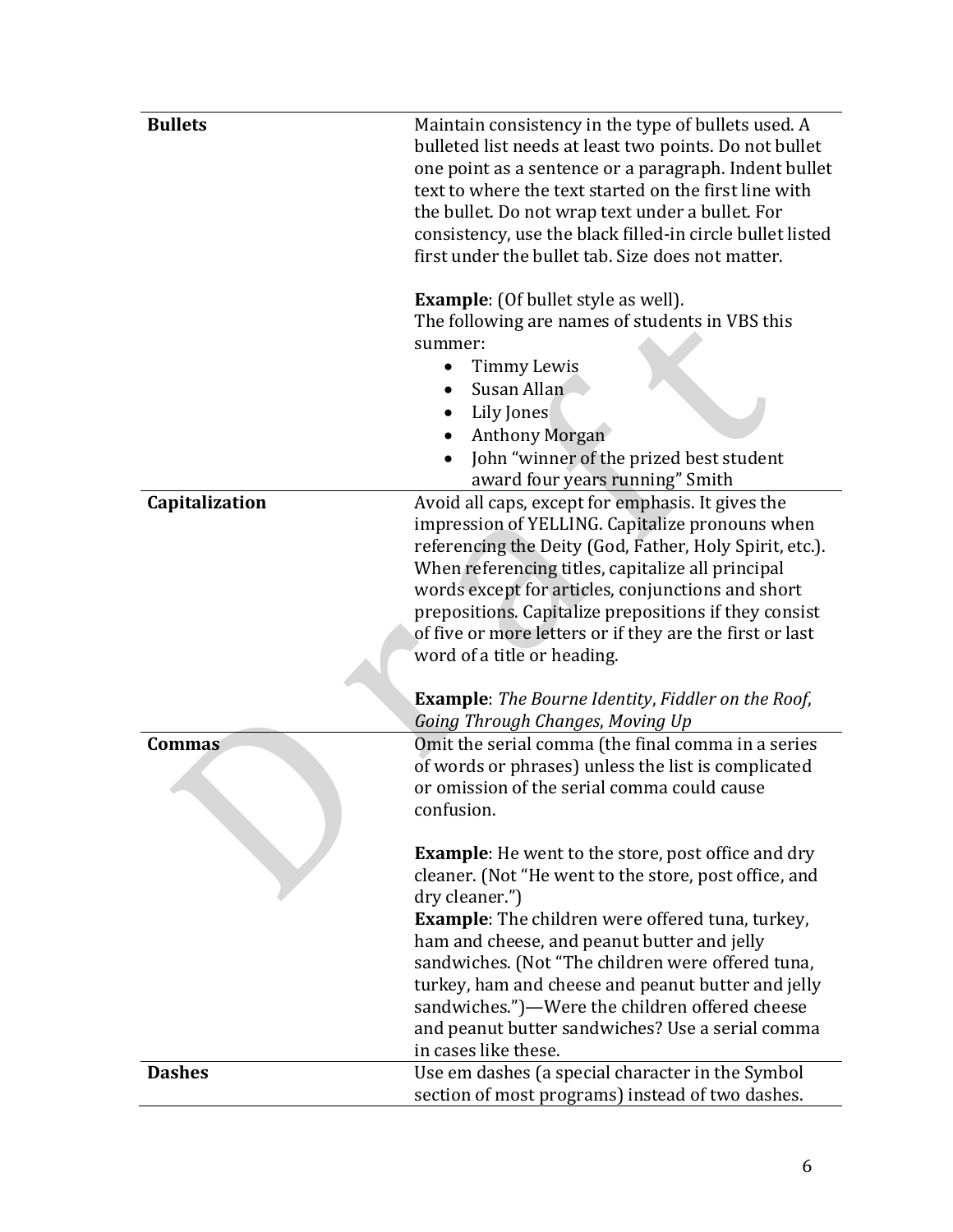|                                    | Some programs auto-fill an em dash when you use                                                       |
|------------------------------------|-------------------------------------------------------------------------------------------------------|
|                                    | two dashes. Do not put a space between the words<br>and the em dash.                                  |
|                                    |                                                                                                       |
|                                    | <b>Example:</b>                                                                                       |
|                                    | Correct: The crowd—even the children—was                                                              |
|                                    | amazed.                                                                                               |
|                                    | Incorrect: The crowd -- even the children - was                                                       |
|                                    | amazed.                                                                                               |
| <b>Exclamations</b>                | Do not overuse exclamation points!!!!!!!!!!!                                                          |
| <b>Hyphens</b>                     | Make every effort not to hyphenate words. Add hard                                                    |
|                                    | return if necessary to avoid. Never hyphenate                                                         |
|                                    | website addresses, email addresses or phone<br>numbers.                                               |
| <b>Numbers</b>                     | Spell out numbers one through nine, and use                                                           |
|                                    | numerals for 10 and above.                                                                            |
|                                    |                                                                                                       |
|                                    | <b>Example</b> : One, two, three (not 1,2,3). Or 10,11,12                                             |
|                                    | (not ten, eleven, twelve).                                                                            |
|                                    | <b>Example:</b> six-week series (Not six weeks, or 6 week                                             |
|                                    | or 6-week.)                                                                                           |
|                                    |                                                                                                       |
|                                    | Be consistent in use of numerals or text. If you use                                                  |
|                                    | numerals because a number is larger than 10, use                                                      |
|                                    | numerals for all items in that category or list.                                                      |
|                                    | <b>Example:</b> My 10 cats fought with their 2 cats.                                                  |
|                                    | <b>Example:</b> If four students can sell 10 tickets, then                                            |
|                                    | two students can sell 5 tickets. (Students counted                                                    |
|                                    | with text; tickets counted with numerals.)                                                            |
|                                    |                                                                                                       |
|                                    | Avoid wording two numbers back-to-back. If this is                                                    |
|                                    | necessary, spell one number out and use a numeral                                                     |
|                                    | for the other. Spell out numbers if they begin a                                                      |
|                                    | sentence unless the number is a year.                                                                 |
| <b>Periods</b>                     | Use one space after periods at the end of sentences.<br>Omit periods in bulleted lists for incomplete |
|                                    | sentences.                                                                                            |
| <b>Punctuation with Quotations</b> | The period and the comma always go inside the                                                         |
|                                    | quotation marks. The dash, semicolon, the                                                             |
|                                    | quotation's question mark and the exclamation                                                         |
|                                    | point go within the quotation marks when they                                                         |
|                                    | apply to the quoted material only; they go outside                                                    |
|                                    | when they apply to the whole sentence. A good way                                                     |
|                                    | to decide when to punctuate inside or outside the                                                     |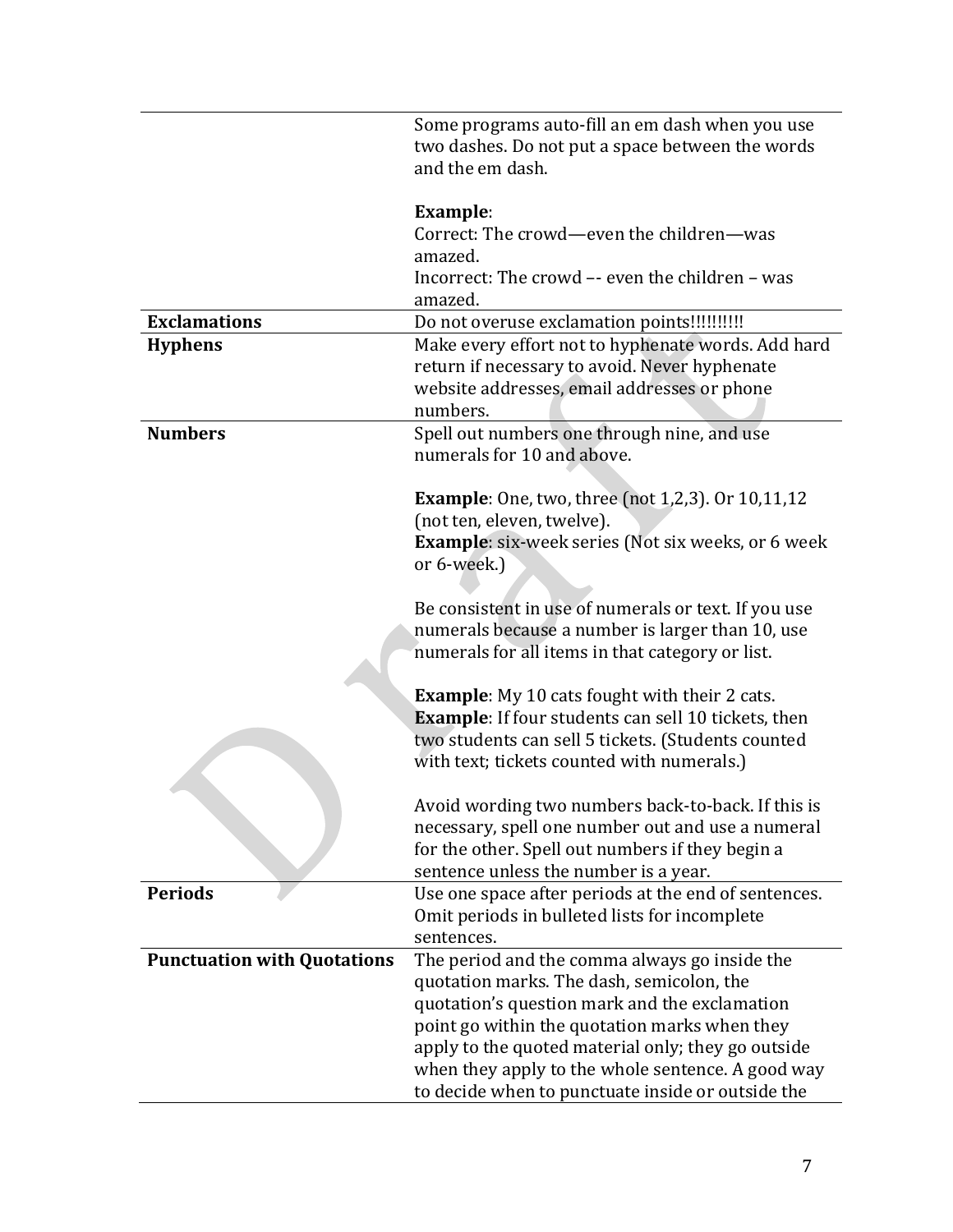quotation marks is to ask the question, "Who's asking the question? Is it the author (outside) or the person being quoted (inside)?"

**Example**: She said, "Hurry up." (Periods always go inside quotation marks).

**Example**: Did she say, "May I go?" (Even though there is a question outside the quoted material and inside the quoted material, you use only one question mark and put it inside the quotation mark). **Example**: Do you agree with the saying, "All's fair in love and war"? (The question mark goes outside the quotation mark because the question is outside the quotation. "All's fair in love and war" is not a question by itself).

### <span id="page-7-0"></span>**Words to Watch For**

| accept/except           | Accept is a verb meaning, "to agree to receive or do."              |
|-------------------------|---------------------------------------------------------------------|
|                         | Except is a preposition meaning, "not including."                   |
| advice/advise           | Advice is a noun meaning, "recommendations about                    |
|                         | what to do." Advise is a verb meaning, "to recommend<br>something." |
| affect/effect           | Affect is a verb meaning, "to influence." Effect is a               |
|                         | noun meaning, "result."                                             |
| all together/altogether | All together means "all in one place, all at once."                 |
|                         | Altogether is an adverb meaning, "completely or on                  |
|                         | the whole."                                                         |
| allude/refer            | These two words are not interchangeable. Allude                     |
|                         | means "an indirect mention." Refer means "a direct                  |
|                         | mention."                                                           |
| altar/alter             | Altar is a noun referring to the area where religious               |
|                         | worship occurs. Alter is a verb meaning, "to change                 |
|                         | something."                                                         |
| among/between           | Among is used when comparing more than two                          |
|                         | things, and between is used in connection with two                  |
|                         | persons or things.                                                  |
| assure/insure/ensure    | Assure means to "convince" or "promise." Insure                     |
|                         | means "to provide insurance for," which is the only                 |
|                         | meaning of this word. Ensure means "to make clear or                |
|                         | certain."                                                           |
|                         |                                                                     |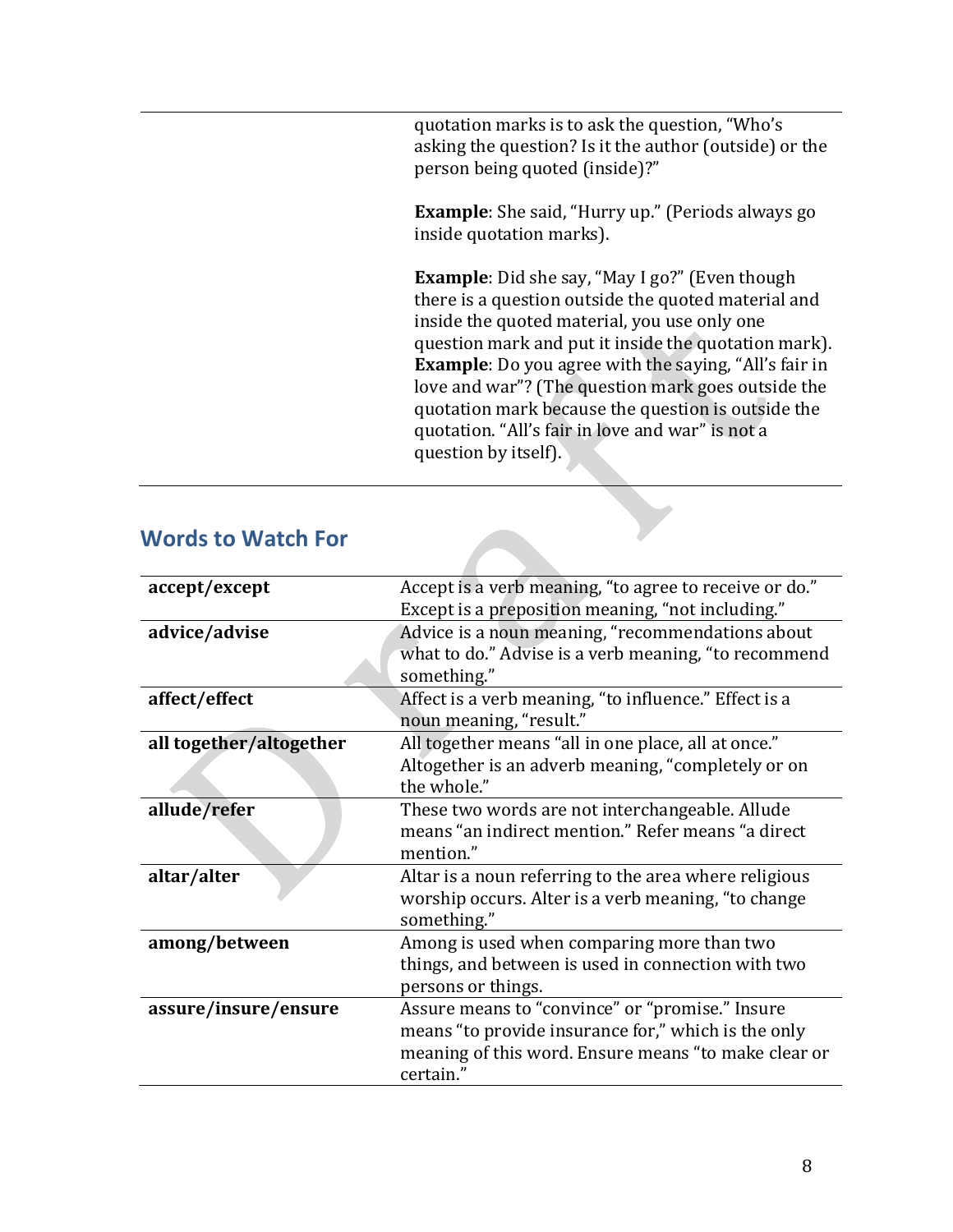| continual/continuous        | Continual means "an action that occurs with pauses<br>and intermissions." Continuous means "an action that<br>occurs without pauses."                                                                                                                                                                                                           |
|-----------------------------|-------------------------------------------------------------------------------------------------------------------------------------------------------------------------------------------------------------------------------------------------------------------------------------------------------------------------------------------------|
|                             | <b>Example:</b> The computer continually breaks down. (It<br>happens a lot, but the computer is not always broken<br>down). The roar of the waterfall was continuous. (It<br>never stopped).                                                                                                                                                    |
| council/counsel             | Council is always a noun and refers to an assembly of<br>people brought together for discussion or<br>deliberation. Counsel is usually used as a verb and<br>means "to advise." However, counsel can be used as a<br>noun meaning, "the act of exchanging ideas or giving<br>advice," or "a lawyer or group of lawyers giving legal<br>advice." |
| disinterested/uninterested  | Disinterested means "impartial, showing no<br>preferences or prejudices." Uninterested means<br>"bored or lacking interest."                                                                                                                                                                                                                    |
| eager/anxious               | Eager means "fervent or enthusiastic," but anxious<br>means "full of anxiety or worry caused by<br>apprehension."<br>Eager is often positive, and anxious is often negative.                                                                                                                                                                    |
| e.g./i.e.                   | e.g., means "for example" and precedes an example.<br>i.e. means "that is" and simply restates what was just<br>said. Always place a comma directly after e.g. and i.e.                                                                                                                                                                         |
| fewer/less                  | Fewer refers to individual units or numbers-you can<br>count how many. Less is used for quantities that you<br>can't count.<br><b>Example:</b> There is less money in the account than last<br>month. (But we don't know how much.) You need to<br>make fewer mistakes on this report. (We can count                                            |
| foreward/forward            | how many mistakes are there.)<br>Foreward is a noun that refers to the preface or<br>introductory note of a book. Forward is the common<br>adjective and adverb meaning, "near the front, going<br>toward the front, or tending to the front."                                                                                                  |
|                             |                                                                                                                                                                                                                                                                                                                                                 |
|                             | To imply is "to suggest or indicate, although never to                                                                                                                                                                                                                                                                                          |
| imply/infer<br>irregardless | express." To infer is "to conclude from evidence."<br>Irregardless is not a word. The correct term is<br>"regardless."                                                                                                                                                                                                                          |
| its/it's                    | Its is the possessive form of the pronoun "it." It's is a<br>contraction of "it is."                                                                                                                                                                                                                                                            |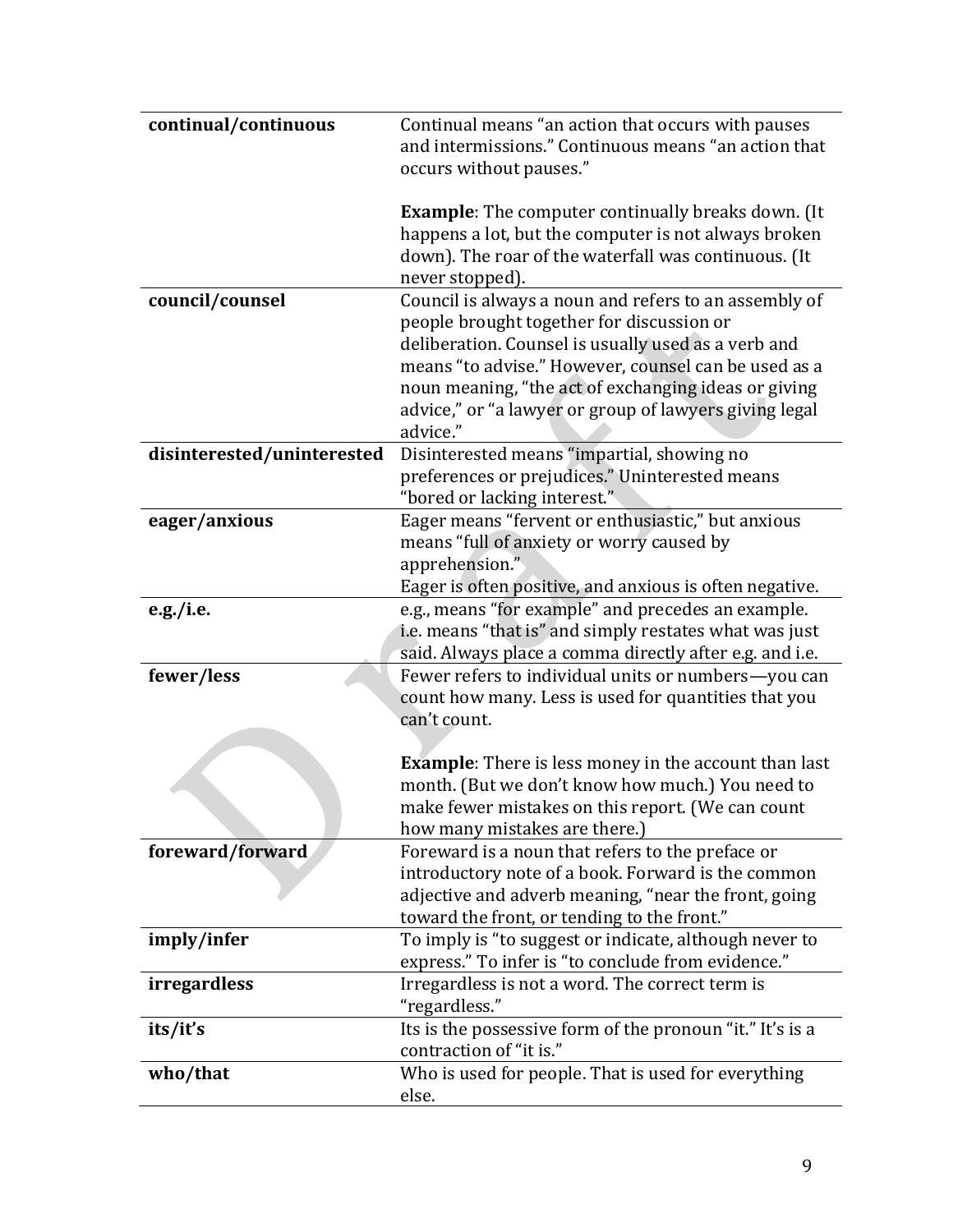| who/whom   | Who refers to the subject of a sentence (one who does<br>the action), and whom refers to the object of the<br>sentence (one who is acted upon). If unsure of which<br>to use, ask if you could replace the word with "he" or<br>"him." If it's "he," then use "who." If it's "him," then use<br>"whom." |
|------------|---------------------------------------------------------------------------------------------------------------------------------------------------------------------------------------------------------------------------------------------------------------------------------------------------------|
|            | <b>Example:</b> Who asked the question? (You could say,<br>"He asked the question.")<br>Whom do you love? (You could say, "I love him.")                                                                                                                                                                |
| which/that | Which is used with commas for phrases that are not<br>necessary to identify the noun before it. That is used<br>without commas for phrases that are necessary to<br>identify the preceding noun.                                                                                                        |
|            | <b>Example:</b> The river that runs through Dallas is<br>muddy.<br><b>Example:</b> The Trinity River, which runs through<br>Dallas, is muddy.                                                                                                                                                           |

## <span id="page-9-0"></span>**Common Misspellings**

#### **General**

- a lot (not alot)
- all right (not alright)
- annually
- awkward
- backup
- calendar (not calender)
- cannot (not can not)
- carefully
- catalog
- CD or CDs
- definitely
- email (not e-mail)
- FAQ or FAQs
- Flyer
- fulfill (not fullfill or fulfil)
- HotSpot
- information about (not information on)
- internet
- noticeable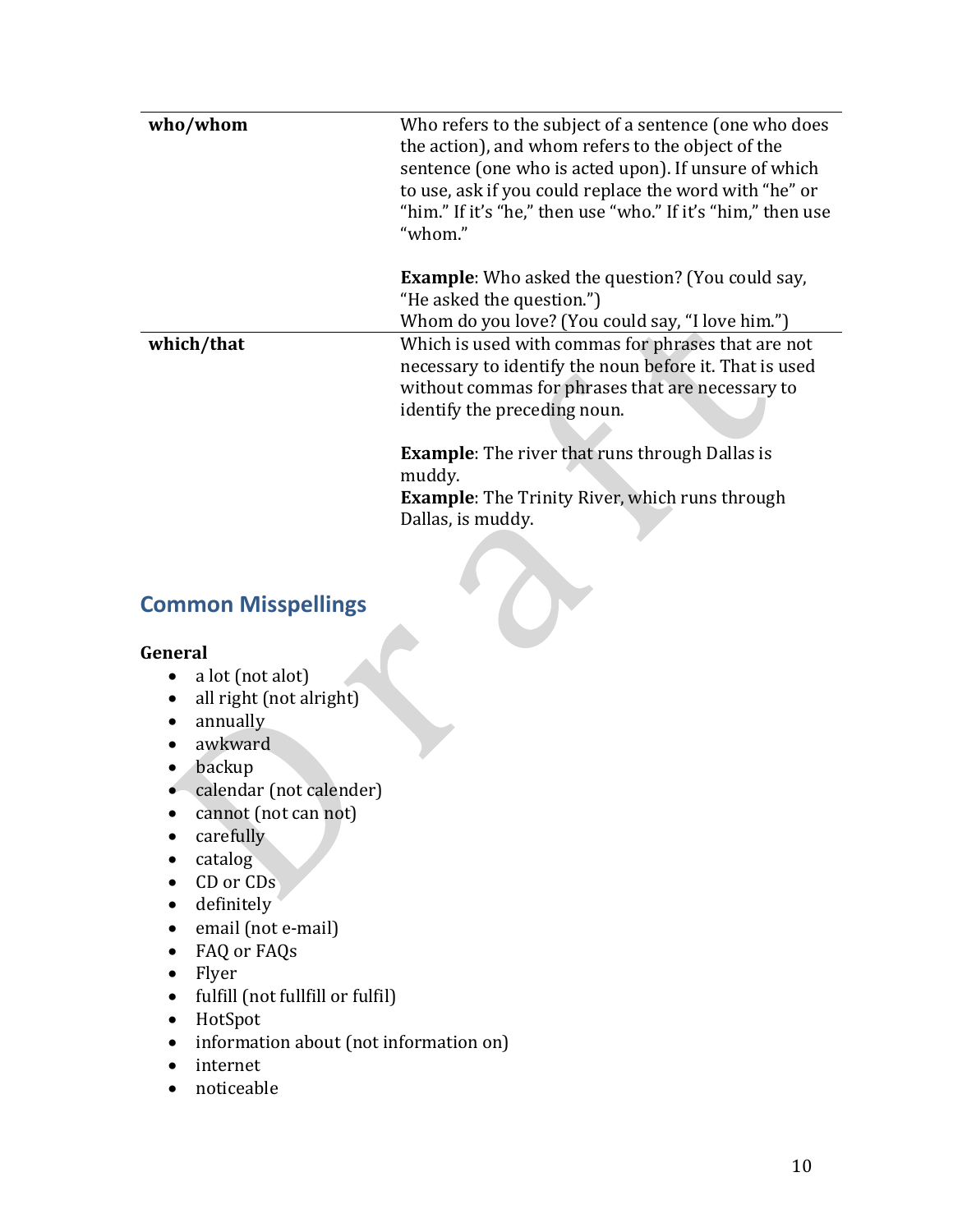- occurring (not occuring)
- online
- received
- recommend
- rhythm
- snail mail
- voicemail
- website
- web address

### <span id="page-10-0"></span>**Proofreading and Editing**

Copy without proper proofreading and editing can potentially turn off readers. It's important for a member of the proofing team and/or an editor to review every communication piece. These team members (preferably who are unfamiliar with the material) will check even the most minor of details.

| <b>Accuracy</b>    | Cross-reference days of the week with a calendar. If you're using |
|--------------------|-------------------------------------------------------------------|
|                    | a table of contents, make sure the page numbers listed match the  |
|                    | pages of the document.                                            |
| <b>Audience</b>    | Does the copy answer the most important question our audience     |
|                    | asks: "What's in it for me?" Leo Burnett, a leading advertising   |
|                    | executive, says, "Don't tell me how good you make it. Tell me     |
|                    | how good it makes me when I use it."                              |
| <b>Basics</b>      | Does the copy include the necessary basics: who, what, where,     |
|                    | when, why and how (call to action)? Does the call to action       |
|                    | include the appropriate contact information (e.g., complete       |
|                    | address, phone with extension, email, website addresses, etc.)?   |
| Consistency        | Look for consistency in punctuation, style and formatting         |
|                    | throughout the piece. Compare with our Style Guide. Include       |
|                    | review of capitalization, indents, type size, type face, leading, |
|                    | alignment, page breaks, bullets, hyphens, etc.                    |
| <b>Names</b>       | Double-check accuracy on names, phone numbers and                 |
|                    | extensions directly with the name owner, or cross-reference       |
|                    | with more than one proofer.                                       |
| <b>Spelling</b>    | Spelling is critical. A single misspelling can convey to readers  |
|                    | that they or the information is not important or valued.          |
|                    | Do not rely on your computer's spelling and grammar checkers.     |
| <b>Terminology</b> | Step into the shoes of new guests and consider what their         |
|                    | reactions may be to certain phrases and the appearance of the     |
|                    | piece. Do certain words sounds "cliché" or "too implied"? If so,  |
|                    | the message may not be understood by the reader.                  |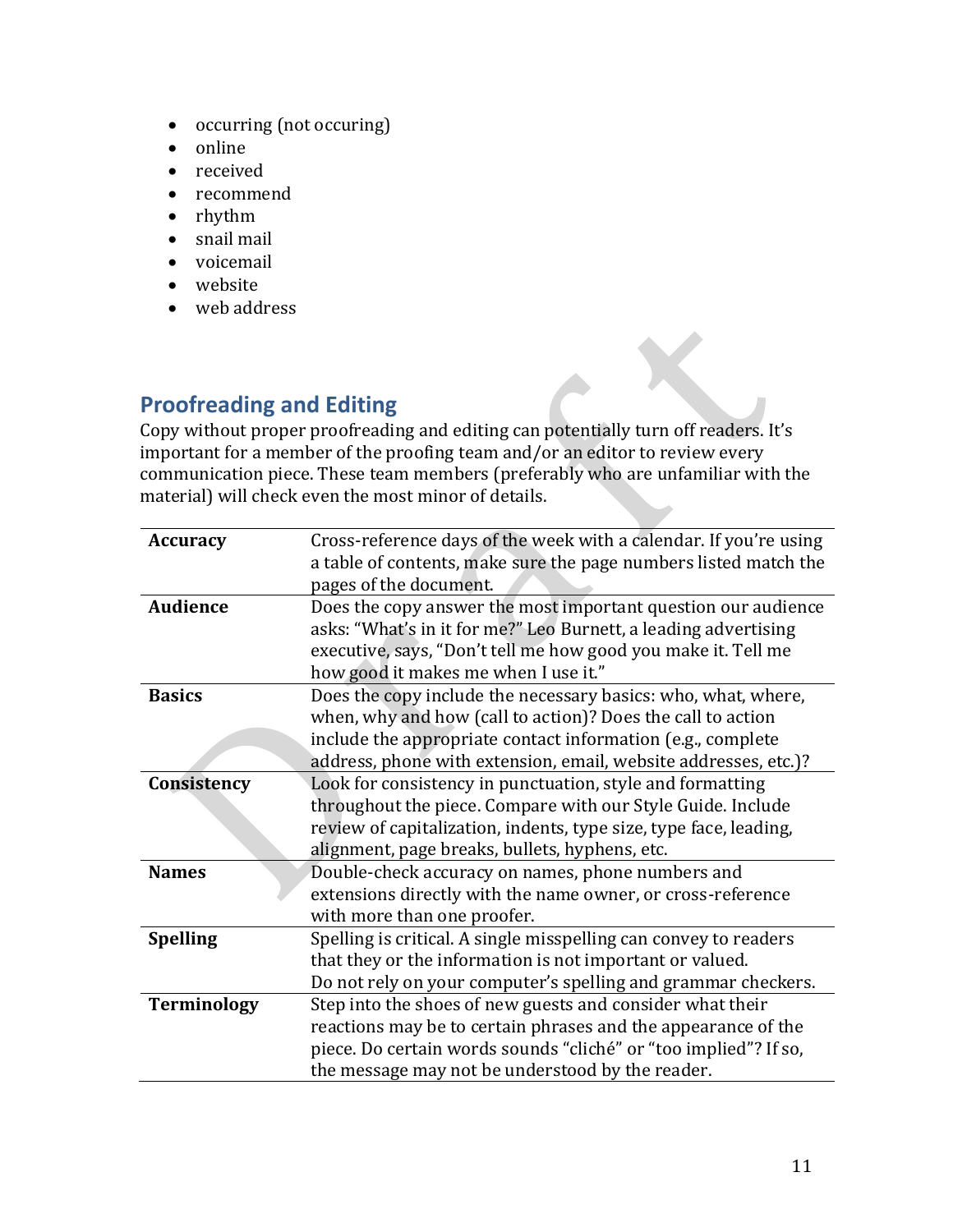**Tone** Does the overall feeling of the piece—text, design and point of view—reflect our vision and goal for it?

### <span id="page-11-0"></span>**Proofing Hints**

Try the techniques below for improved proofing:

- Work from a printout, not the computer screen (but use computer shortcuts below).
- Read aloud. You'll hear problems you may not see when reading silently.
- Use a blank sheet of paper to cover up the lines below the one you're reading. This technique keeps you from skipping ahead of possible mistakes.
- Use the search function of the computer to find mistakes you're likely to make. Search for "it," for instance, for "its" and "it's," and search for opening parentheses or quotation marks. (People tend to leave out closing ones.)
- End by spell checking. Use a computer spell checker or read backwards word-by-word. Remember that a spell checker won't catch mistakes with homonyms (e.g., "they're," "their," "there") or certain typos (like "he" for "the").
- Replace the long blocks of text with easier-to-read bulleted lists.
- Do not underline or bold for emphasis. Less is more.

### <span id="page-11-1"></span>**References**

When in doubt, we follow these resources (in addition to this guide):

• **Old Bridge Church Communications Plan, dated June 1, 2018.**

## <span id="page-11-2"></span>**Graphic Standards**

The Old Bridge Church logos illustrated below may be used in official church communications. The logos are available from the communications team at [communication@oldbridgechruch.org.](mailto:communication@oldbridgechruch.org)

Our church logos have the following restrictions. They:

• May not be modified, re-arranged, or manipulated in any way